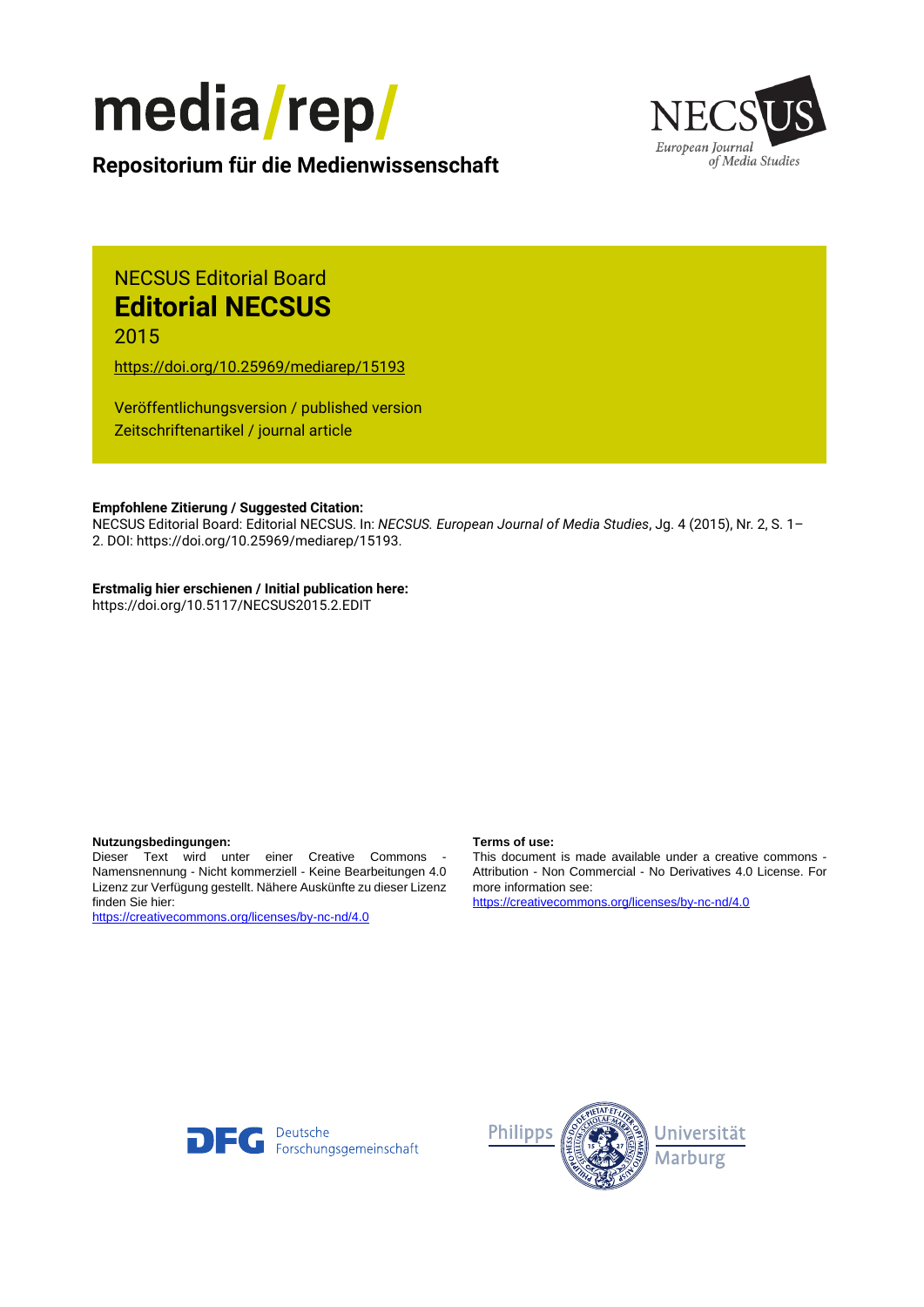## Editorial NECSUS

NECSUS 4 (2): 1–2 DOI: 10.5117/NECSUS2015.2.EDIT

Vintage is everywhere. Ranging from vintage design to vintage cloths and vintage media, in our contemporary culture 'the old rebranded as new' and 'the new rebranded as old' are a striking phenomenon – but what kind of relationship to or longing for the past does 'vintage' indicate? Retro nostalgia and other memory practices that can be observed in media culture today constantly redefine our relation to the past, present, and future. Guest editor Kim Knowles has composed a special section on 'Vintage' with interesting contributions related to vintage as a critical theoretical tool to investigate salient aspects of contemporary media culture. This special section hopes to contribute to a theory of vintage that stretches across different media and to map out the theoretical, historical, sociological, and aesthetic foundations for understanding vintage as a vital part of contemporary culture.

The features section presents a sneak preview of Janet Harbord's forthcoming book on Giorgio Agamben's theories of cinema, while Francesco Spampinato discusses Richard Serra's video art. This section also presents two important dialogues. Television as a medium in transition has been on the agenda of television studies since digitalisation altered the landscape. Markus Stauff holds a conversation with John Caldwell on the occasion of the 20th anniversary of the latter's pioneering book Televisuality, discussing convergence and the transformative nature of 'television after television'. In October the feminist filmmaker Chantal Akerman passed away at age 65. Newspapers all over the world paid tribute to her, confirming that her films, springing from a radical minimalism and extraordinary clarity of vision, have remained undated. NECSUS editor Annie van den Oever talks to the Belgian cineaste, writer, and scholar Eric de Kuyper in commemoration of the passing of his friend and creative partner, who he met when she brought him a print of her debut short film at the age of 18.